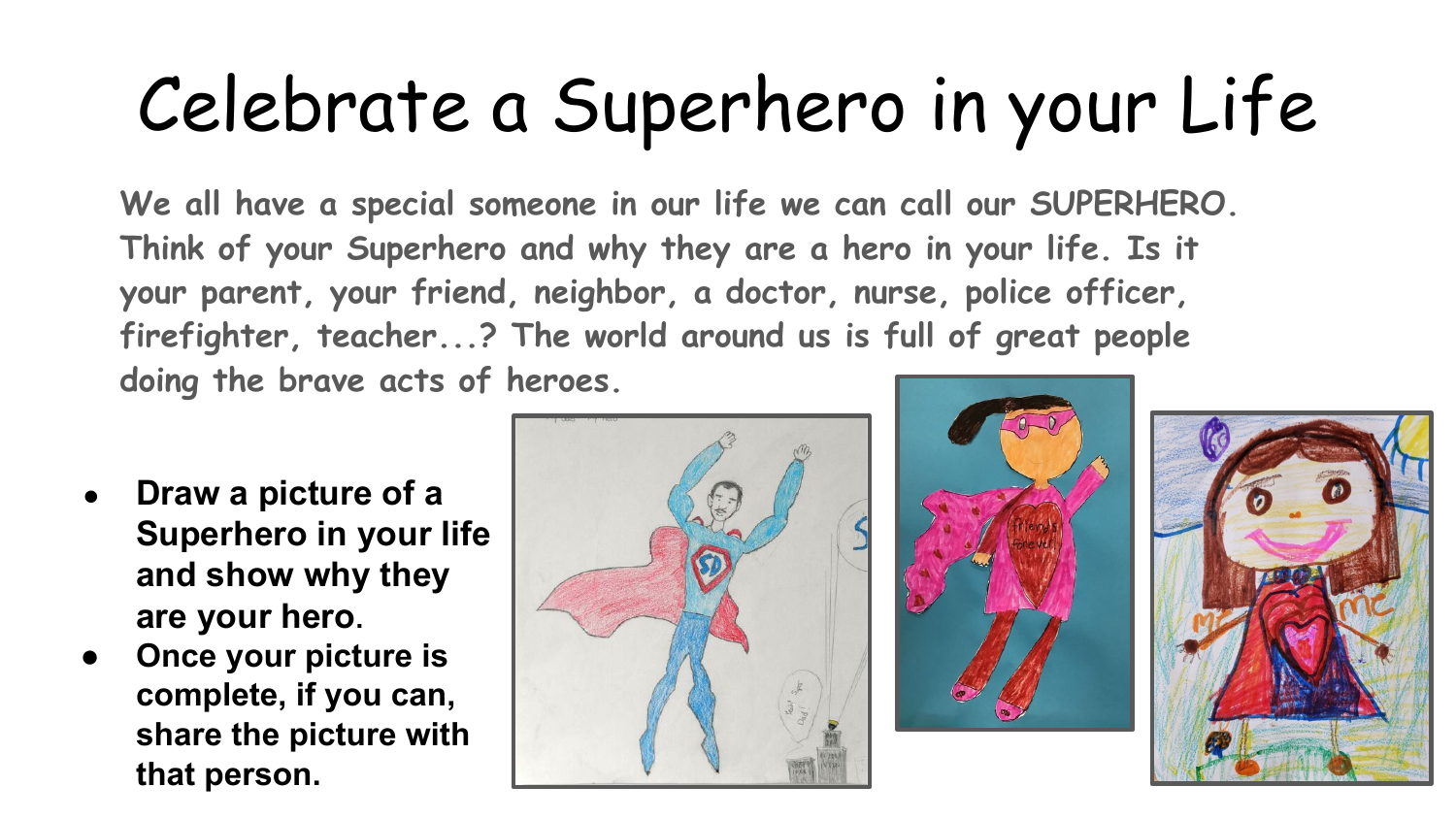## Create your own **SUPERHERO Aluminum Foil Sculpture**

**We all have a special someone who is our SUPERHERO**.

- **Create your SUPERHERO using foil from the kitchen to make a sculpture for the body.**
- **● Use the diagram to help you.**
- **● Add on a cape, boots, gloves, hat, or mask using any material from home by attaching with glue, tape, string, yarn, duct tape, paper**

Cut along the dotted line, then scrunch up the foil to make the human figure.

**clips, etc**





● **Tell someone at home who your SUPERHERO is and why.**

Super Nurse